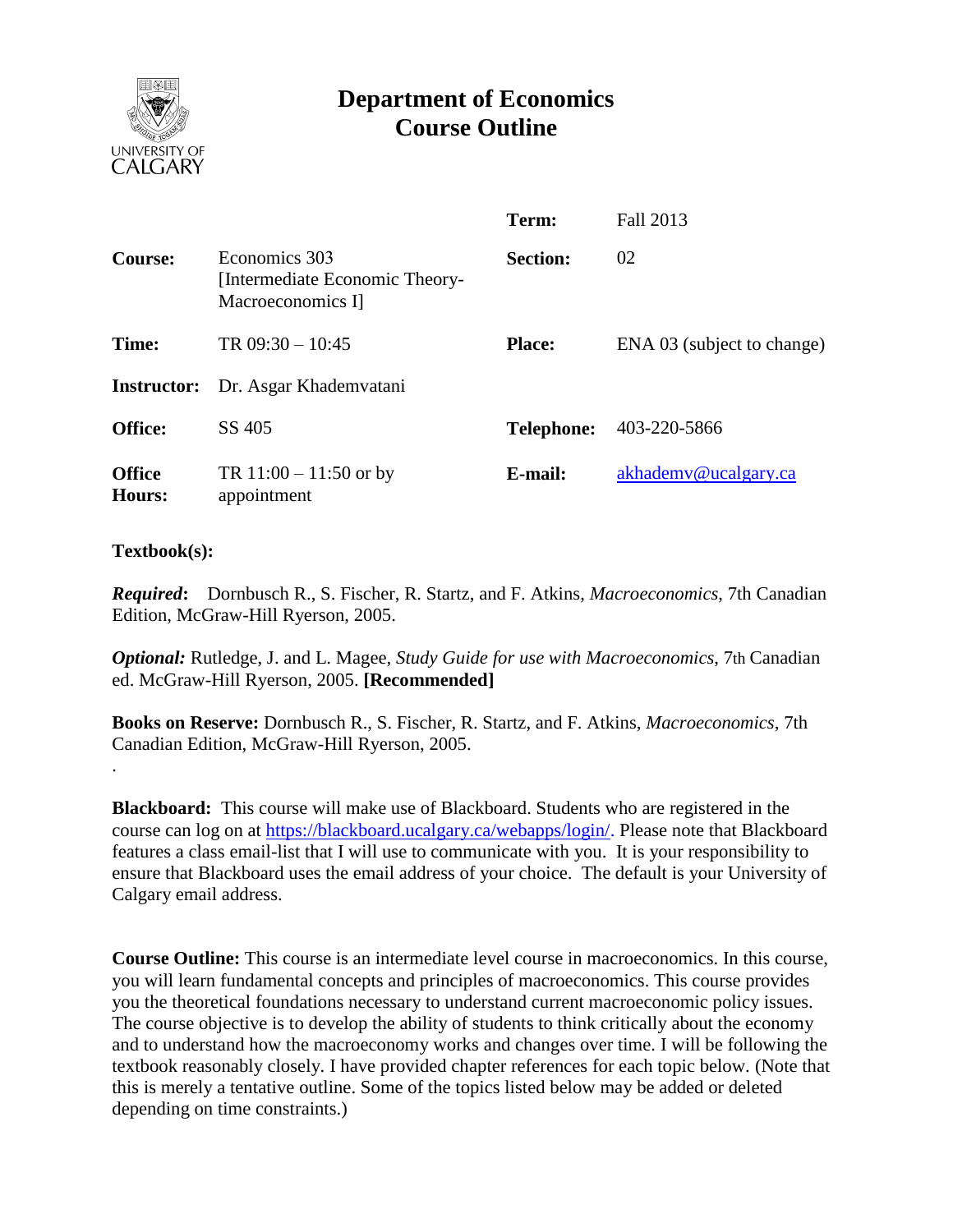| <b>Topic</b>                                                    | <b>Chapters Covered</b> |  |
|-----------------------------------------------------------------|-------------------------|--|
|                                                                 |                         |  |
| Introduction and Measuring Economic Performance                 | $1 - 2$                 |  |
| A Long-Run Classical Approach to the Economy                    | 3                       |  |
| Introduction to International Trade and Exchange Rates          |                         |  |
| Business Cycles and the Economy: A Short-Run Keynesian Approach | $6: 6-1&6-2$            |  |
| Income and Spending                                             | 10                      |  |
| The IS-LM Model                                                 | $11 - 12$               |  |
| Short-Run Open Economy Macroeconomics                           | 13                      |  |

Students are expected to be able to use some basic high school level mathematics. In particular, they should be familiar with the meaning of mathematical functions, the use and meaning of simple linear equations, and be able to solve two equations for two unknowns.

**Tutorials:** When you registered for this course you were enrolled in a tutorial session. The tutorials are intended to provide students enrolled in Economics 303 with the opportunity to ask a teaching assistant (TA) questions about the course. You will also have the opportunity to discuss with the TA the material we have discussed in class and which you may not yet fully grasp.

## **Grade Determination and Final Examination Details:**

| Three assignments (best two counted) | 20% |                                                   |
|--------------------------------------|-----|---------------------------------------------------|
| Midterm                              |     | 30% Thursday, October $31st$ in class (Tentative) |
| Final Examination                    |     | 50% Scheduled by the Registrar.                   |

The dates for the assignments and the midterm will be announced and discussed in the first week of classes.

#### *Assignments:*

- 1. Course material dealing with a particular assignment will typically be covered in class at least one lecture before the assignment is due; thus, assignments can be done at any time prior to and including the due date. In addition, only the best 2 assignments of the 3 that are to be completed will count towards your final mark. Given these factors, only situations where someone can document illness or domestic affliction for an extended period (i.e., the entire 2 days prior to the assignment due date) would possibly warrant shifting the assignment weight to the final exam.
- 2. All assignments are due at the *beginning* of the lecture on the due dates.

## *Examinations:*

- 1. Tests and exams WILL NOT involve multiple choice questions. In addition, all examinations will be closed-book.
- 2. The midterm examination will be held in the classroom during regular lecture hours.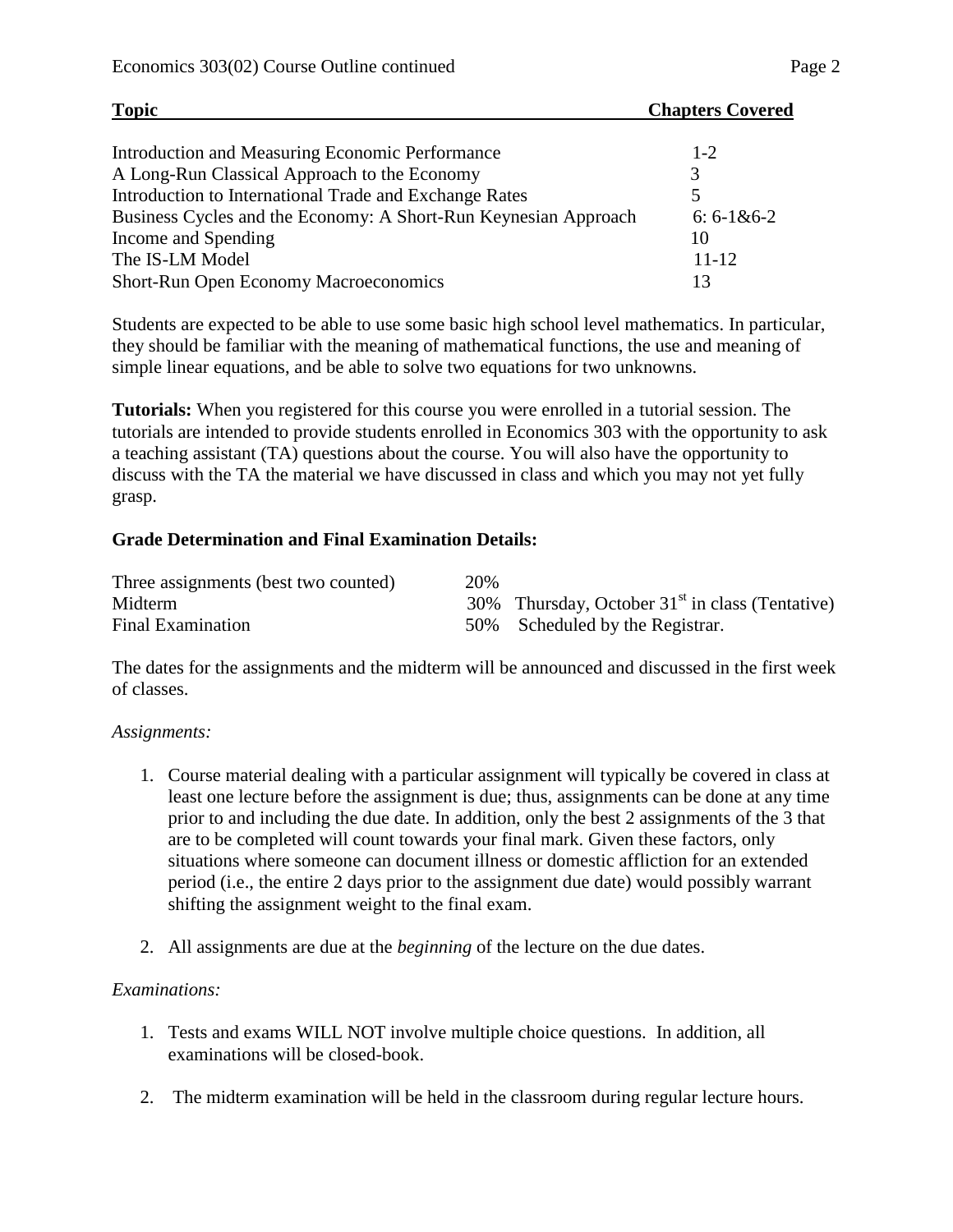- 3. The final examination will be two (2) hours in length and will be scheduled by the Registrar. The final examination will be a comprehensive exam of all material covered in the course.
- 4. Students should be aware that no "make-up" midterms will be given. **Students who are unable to write the midterm because of an illness, family emergency or religious observance will have the midterm weight shifted to the final examination. Documentation MUST be provided.** Any student who finds it necessary to miss the midterm MUST notify the instructor in advance and produce a valid medical certificate or other required documentation in order to have the weighting adjusted. This adjustment will result in the final exam counting for 80% of the final grade and the assignments counting for 20% of the final grade.
- 5. Deferred examinations will not be given except in the case of the final examination, where this possibility is provided for in the university's Academic Regulations. For further information see the 2013-2014 Calendar.
- 6. The use of a simple non-programmable calculator is permitted during the writing of examinations. Scientific calculators, business calculators, engineering calculators, graphing calculators, cell phones, computers, and other electronic devices are not permitted.

*BONUS INCENTIVE ON PERFORMANCE:* You will have an opportunity to receive 3% bonus added to your final grade if the following condition is met. If your *final exam* grade is *higher* than your *midterm exam* grade, you will receive 3% bonus. This bonus is designed to give you an incentive to perform better toward the end of the course.

Assignments, the midterm exam, and the final exam are marked on a numerical (percentage) basis. The course grade is then calculated using the weights indicated above and converted into letter grades. As a guide to determining standing, these letter grade equivalences will generally apply:

| $A+ 95-100$       | $B = 73 - 76$ | $C-60-62$    |
|-------------------|---------------|--------------|
| $A \quad 85 - 94$ | $B - 70 - 72$ | $D+ 56-59$   |
| $A - 80 - 84$     | $C+ 67-69$    | D $50 - 55$  |
| $B+ 77 - 79$      | $C = 63 - 66$ | $F = 0 - 49$ |

A passing grade on any particular component of the course is not required for a student to pass the course as a whole.

## **Notes:**

- 1. Students should be aware of the academic regulations outlined in The University of Calgary Calendar. **All students must comply with the regulations published in the University Calendar concerning "Intellectual Honesty," "Examinations," etc.** Please refer to the 2013-2014 University of Calgary Calendar.
- 2. **The use of cell phones for any purpose in class is prohibited**. **The classroom is a no cell phone zone. Computers may be used for note-taking purposes only.**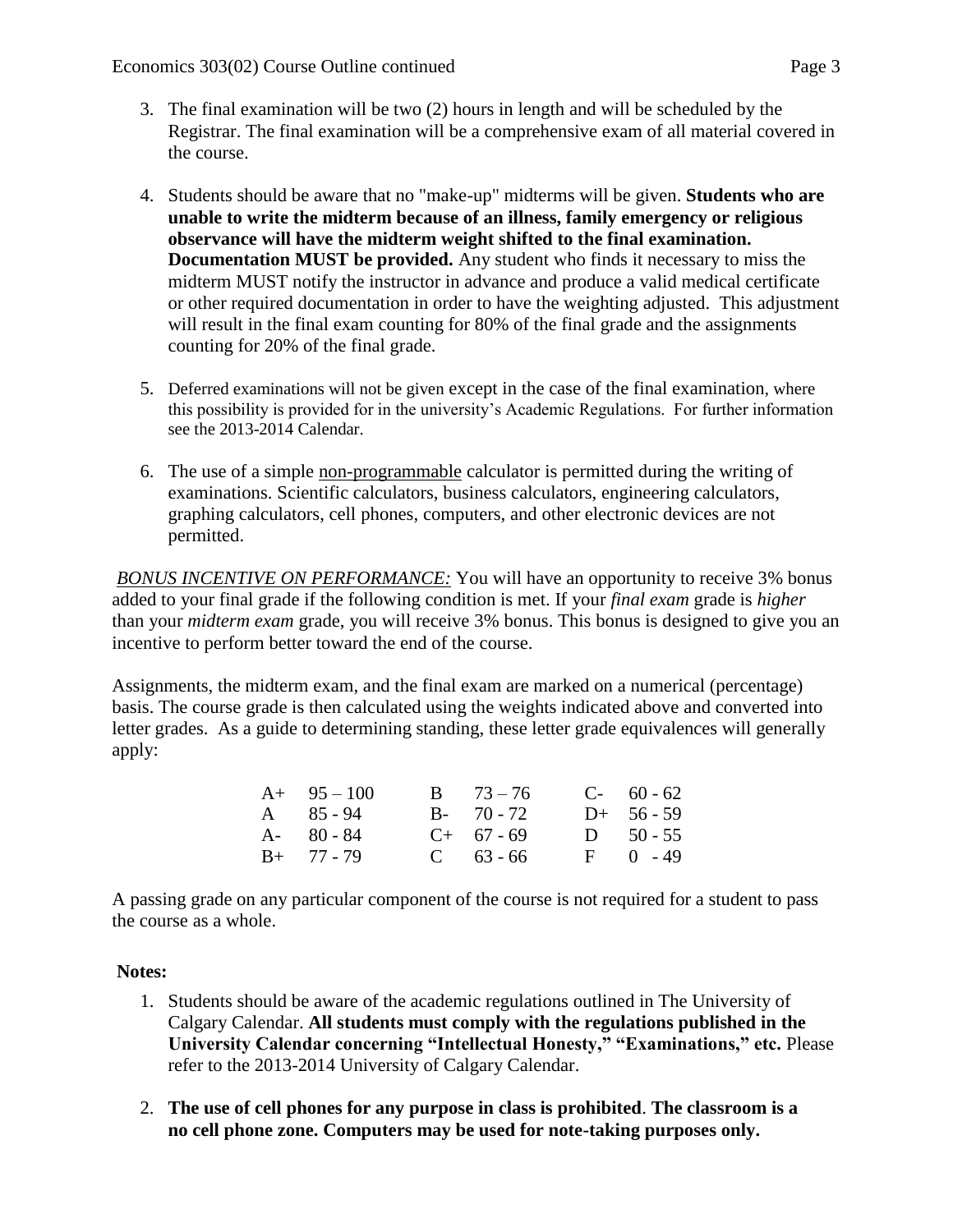- 3. Students seeking reappraisal of a piece of graded term work should discuss their work with the Instructor *within fifteen (15) days* of the work being returned to the class. However, the earliest that grades will be discussed will be two (2) days after the return of an assignment or examination.
- 4. Students will be responsible for all material listed on the course outline, regardless of whether or not the material has been covered in class, unless the instructor notifies the class that the material will not be covered.
- 5. It is the student's responsibility to request academic accommodations. If you are a student with a documented disability who may require academic accommodation and have not registered with the Disability Resource Centre, please contact their office at 403-220-8237. Students who have not registered with the Disability Resource Centre are not eligible for formal academic accommodation. **You are also required to discuss your needs with your instructor no later than fourteen (14) days after the start of this course.**

Students' Union Vice-President Academic: Emily Macphail Phone: 403-220-3911 E-mail [suvpaca@ucalgary.ca](mailto:subpaca@ucalgary.ca)

Students' Union Faculty Representative (Arts) Phone: 403-220-3913 Office: MSC 251 E-mail [arts1@su.ucalgary.ca](mailto:arts1@su.ucalgary.ca) [arts2@su.ucalgary.ca,](mailto:arts2@su.ucalgary.ca) [arts3@su.ucalgary.ca,](mailto:arts3@su.ucalgary.ca) [arts4@su.ucalgary.ca](mailto:arts4@su.ucalgary.ca)

Society of Undergraduates in Economics (S.U.E.): [www.ucalgary.ca/sue](http://www.fp.ucalgary.ca/econ)

Society of Undergraduates in Economics is a student run organization whose main purpose is to assist undergraduate economics students succeed both academically and socially at the University of Calgary. Services include access to the exam bank, career partnerships with the Career Centre through hosting industry nights and information sessions, recognizing achievements in teaching, and organizing social events for members. They invite you to join by contacting [sue@ucalgary.ca.](mailto:sue@ucalgary.ca)

*Faculty of Arts Program Advising and Student Information Resources*

- Have a question, but not sure where to start? The Faculty of Arts Program Information Centre (PIC) is your information resource for everything in Arts! Drop in at SS102, call them at 403-220-3580 or email them at  $artsads@ucalgary.ca.$  You can also visit the Faculty of Arts website at<http://arts.ucalgary.ca/undergraduate> which has detailed information on common academic concerns.
- For program planning and advice, contact the Student Success Centre (formerly the Undergraduate programs Office) at 403- 220-5881 or visit them on the 3<sup>rd</sup> Floor of the Taylor Family Digital Library.